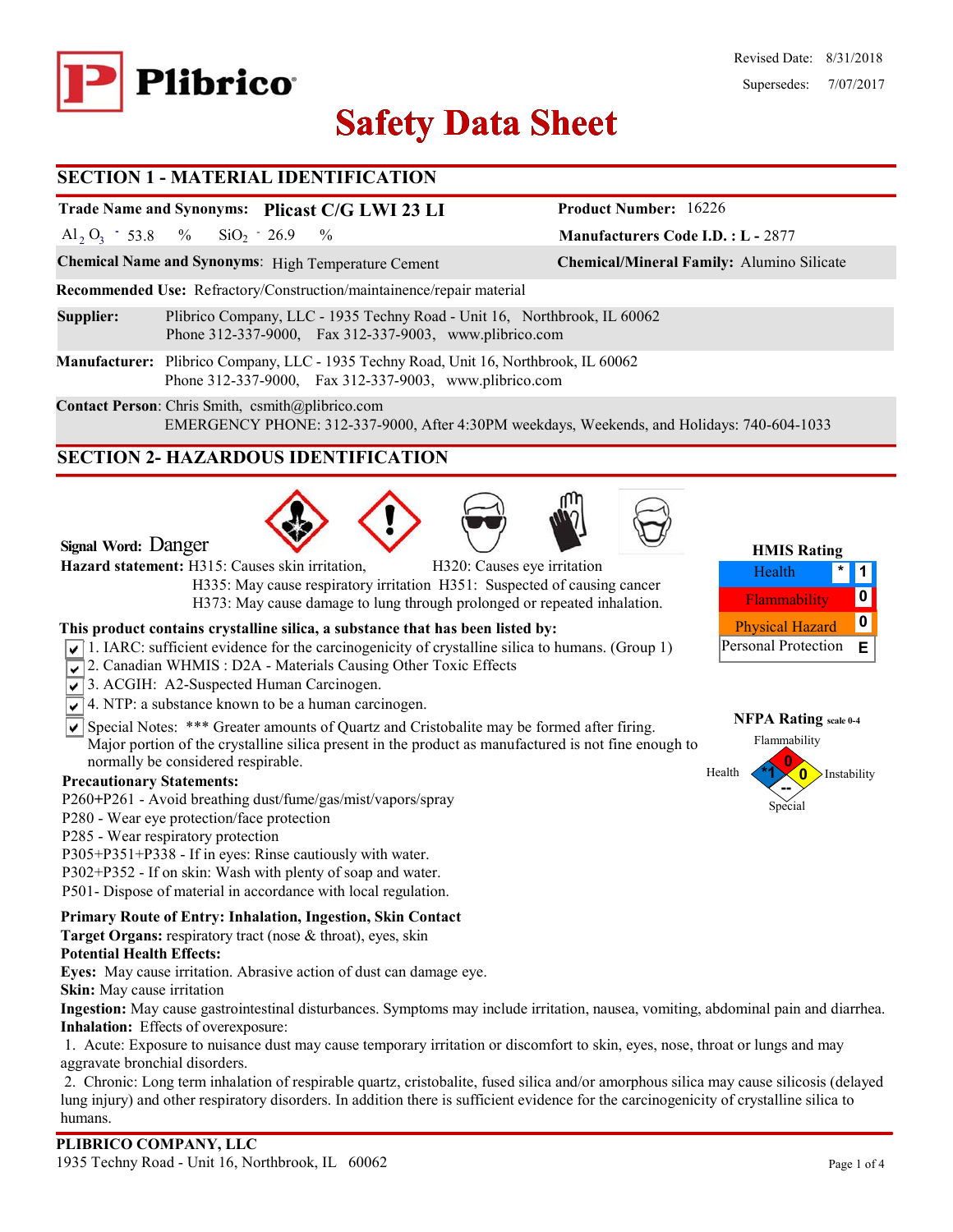### **SECTION 3- HAZARDOUS INGREDIENTS** Trade Name and Synonyms: Plicast C/G LWI 23 LI Revised Date: 8/31/2018 Page 2 of 4 **Plicast C/G LWI 23 LI**

| Ingredients (checked)                      | C.A.S. No.              | Weight %        | <b>TLV ACGIH</b><br>mg/m <sup>3</sup> | <b>OSHA PEL</b><br>mg/m <sup>3</sup> | <b>EINECS</b>          |
|--------------------------------------------|-------------------------|-----------------|---------------------------------------|--------------------------------------|------------------------|
| Quartz***<br>$\vert x \vert$               | 14808-60-7              | 3.85            | $0.025$ (resp.dust)                   | $0.05$ mg/m $3$ TWA                  | 238-878-4              |
| $\overline{\mathbf{X}}$<br>Cristobalite*** | 14464-46-1              | 3.39            | $0.025$ (resp.dust)                   | $0.05$ mg/m $3$ TWA                  | 238-455-4              |
| Amorphous Silica***                        | 69012-64-2              |                 | $0.025$ (resp.dust)                   | $15$ (total), $5$ (resp.)            | $273 - 761 - 1$        |
| Fused Silica***                            | 60676-86-0              |                 | $0.025$ (resp. dust)                  | $80$ mg/m <sup>3</sup> /%SiO 2       | 262-373-8              |
| Zirconium Silicate***                      | 14940-68-2              |                 | 10                                    | $15$ (total), $5$ (resp.)            | 239-019-6              |
| Aluminum Phosphate                         | 13530-50-2              |                 | $2 \text{ mg/m}^3$ TWA(as Al)         | $2 \text{ mg/m}^3$ TWA(as Al)        | 236-875-2              |
| Alumina                                    | 1344-28-1               |                 | $1$ (resp.dust)                       | $15$ (total), $5$ (resp.)            | 215-691-6              |
| Aluminosilicate(Mullite)                   | 1302-93-8               | $18. - 28.$     | 2(resp.dust)                          | $15$ (total), $5$ (resp.)            | 215-113-2              |
| Aluminosilicate(Kyanite)                   | 1302-76-7               |                 | $2$ (resp.dust)                       | $15$ (total), $5$ (resp.)            | 215-106-4              |
| Bauxite                                    | 1318-16-7               |                 | 10                                    | $15$ (total), $5$ (resp.)            | -------                |
| Silicon Carbide                            | $409 - 21 - 2$          |                 | 10                                    | $15$ (total), $5$ (resp.)            | 206-991-8              |
| Pyrophyllite                               | 12269-78-2              |                 | 10                                    | $15$ (total), $5$ (resp.)            |                        |
| Spinel                                     | 1302-67-6               |                 | 10                                    | $15$ (total), $5$ (resp.)            | 215-105-9              |
| Andalusite                                 | 12183-80-1              |                 | 10                                    | $15$ (total), $5$ (resp.)            | 235-352-6              |
| Zirconiumdioxide                           | 1314-23-4               |                 | 10                                    | $15$ (total), $5$ (resp.)            | 215-227-2              |
| Calcium Aluminate Cement 65997-16-2<br>ΙX  |                         | $49. - 59.$     | 10                                    | $15$ (total), $5$ (resp.)            | 266-045-5              |
| Calcium Silicate Cement                    | 65997-15-1              |                 | 10                                    | $15$ (total), $5$ (resp.)            | 266-043-4              |
| $\overline{\mathrm{x}}$<br>Clay            | 1332-58-7               | $4.0 - 14.$     | $2$ (resp.dust)                       | $15$ (total), $5$ (resp.)            | 265-064-6              |
| Aluminum Sulfate                           | 10043-01-3              |                 | $2$ (resp.dust)                       | $15$ (total), $5$ (resp.)            | 233-135-0              |
| <b>Barium Sulfate</b>                      | 772-74-37               |                 | 10                                    | $10$ (total), $5$ (resp.)            | 231-784-4              |
| Bentonite                                  | 1302-78-9               |                 | 10                                    | $15$ (total), $5$ (resp.)            | 215-108-5              |
| $\overline{\mathrm{x}}$<br>Perlite         | 93763-70-3              | $7.7 - 17.$     | 10                                    | $15$ (total), $5$ (resp.)            | 310-127-6              |
| Sodium Silicate                            | 1344-09-8               |                 | 10                                    | $15$ (total), $5$ (resp.)            | 215-687-4              |
| $\overline{\mathbf{x}}$<br>Titanium Oxide  | 13463-67-7              | 0.7             | 10                                    | $15$ (total), $5$ (resp.)            | 215-280-1              |
| Calcium Fluoride                           | 7789-75-5               | $1 - 5$         | $2.5$ as $F$                          | $2.5$ as $F$                         | 232-188-7              |
| Organic Fiber                              | 9003-07-0               | $0.05 - 0.5$    | $10$ (total), $3$ (resp.)             | $15$ (total), $5$ (resp.)            |                        |
| Sodium Hydroxide<br>polyphosphoric acids,  | 1310-73-2<br>68915-31-1 | $\leq 1$<br>< 5 | 2 (Ceiling)<br>$3$ (resp. dust)       | 2 TWA<br>$15$ (total), $5$ (resp.)   | 215-185-5<br>272-808-3 |
| sodium salts                               |                         |                 |                                       |                                      |                        |

# **SECTION 4- FIRST AID MEASURES**

Eyes: Immediately flush eyes with plenty of water and get medical attention.

Skin: Wash with soap and water. Get medical attention if irritation develops or persists.

Ingestion: If swallowed, seek medical attention.

Inhalation: Remove to fresh air. If not breathing, give artificial respiration. Get immediate attention.

If symptoms persist, seek medical attention.

# **SECTION 5- FIRE FIGHTING MEASURES**

**Unusual Fire and Explosive Hazards:** The product will not burn. Improper mixing and bake-out of materials may result in steam spalling during initial heating. Refer to mixing instructions and bake-out schedules for proper procedures. **Fire Fighting Equipment:** Fire fighters should wear full protective gear and self-contained breathing apparatus-SCBA.

# **SECTION 6- ACCIDENTAL RELEASE MEASURES**

**Steps to be taken in case material is released or spilled:** Wear protective clothing as described in Section 8 of this sheet. Use routine housekeeping procedures, avoid dusting, collect material in closed containers or bags.

**Waste Disposal Method:** According to the EPA (40CFR 261.3) wastes are not hazardous wastes. Wastes may be disposed of in a landfill, however, in accordance with federal, state, and local regulations.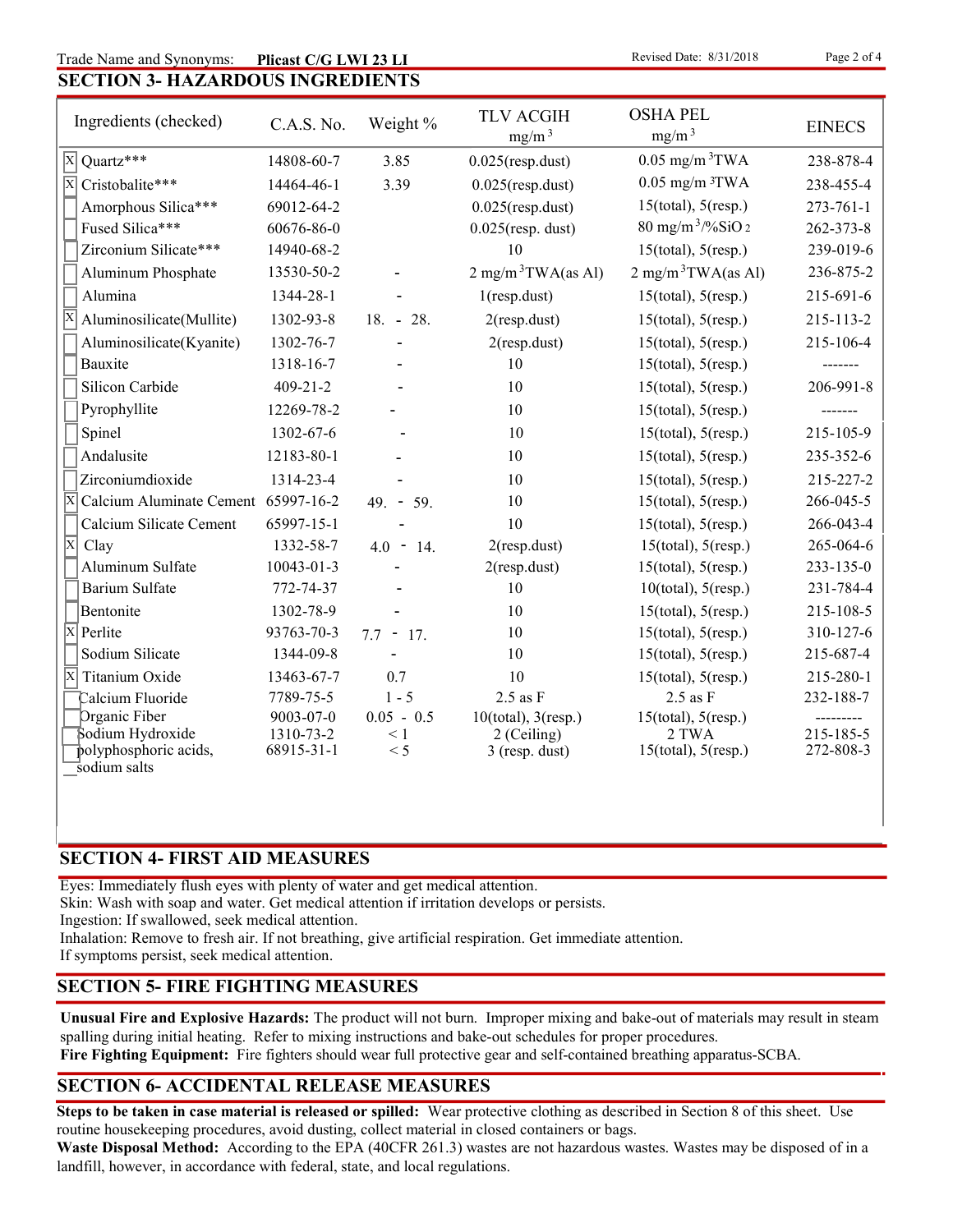### **SECTION 7 - HANDLING AND STORAGE**

To ensure product quality, store material in a dry place. Minimize dust generation and avoid inhalation and contact with refractory dusts during processing, installation, maintenance and tear-out. After handling of refractory dusts from processing, installation, maintenance or tear-out, wash exposed skin areas thoroughly. Wash clothing contaminated with dusts.

### **SECTION 8 - EXPOSURE CONTROL/PERSONAL PROTECTION**

Ventilation: Local and Mechanical: follow OSHA STD 29 CFR 1910.94.

Respiratory Protection: Good ventilation should be provided if dust is created when working with materials. Used material, which is being removed, should be dampend to reduce dust. In addition, when dust is present, workers should employ repirator protection. Recommended: NIOSH approved respirator for dusts and mists, including silica, in compliance with OSHA STD 29.CFR1910.134.

Protection Gloves: Protective gloves recommended.

Eye Protection: Safety glasses/goggles.

Other Protective Equipment: As required to meet applicable OSHA standards. Note: See Section 3 for occupational exposure limit values.

### **SECTION 9- PHYSICAL AND CHEMICAL PROPERTIES**

Appearance, Color & Odour: Granular aggregate  $\&$  fine powder mix, grey in color, earthly smell

Solubility in Water: Negligible

pH: Alkaline Vapor Pressure: Not applicable Alkaline

Boiling Point (o ): N/A

Melting Point (o ): 2300F / 1260C

1.1 Specific Gravity:

### **SECTION 10- STABILITY AND REACTIVITY DATA**

∣V∣

∣V∣

Stability: Stable Hazardous Polymerization: May not occur Incompatibility: Materials to avoid: N/A

% Volatile by Weight: Not applicable

Vapor Density: Not applicable

Evaporation Rate: Not applicable

Hazardous Decomposition: N/A

# **SECTION 11 - TOXICOLOGICAL INFORMATION**

Effects of overexposure:

- 1. Acute: Exposure to nuisance dust may cause temporary irritation or discomfort to skin, eyes, nose, throat or lungs and may aggravate bronchial disorders.
- 2. Chronic: Long term inhalation of respirable quartz, cristobalite, fused silica and/or amorphous silica may cause silicosis (delayed lung injury) and other respiratory disorders.
- $\vert\mathbf{v}\vert$ 3. Prolonged contact with skin may cause irritation.

For crystalline silica (quartz /cristobalite):

CARCINOGENICITY: Product contains crystalline silica which may cause delayed respiratory disease (silicosis) if inhaled over a prolonged period of time. IARC concludes that "there is a sufficient evidence for the carcinogenicity of crystalline silica to humans." (Group 1).

For aluminum silicate: Aluminum silicate minerals have been found to cause lung fibrosis in the absence of crystalline silica.

# **SECTION 12 - ECOLOGICAL INFORMATION**

No ecological concerns have been identified.

Not applicable for as-manufactured refractory product. Dusts of as-manufactured refractory product have a low order of aquatic toxicity (rating TLm96: over 1000 ppm), are insoluble, and are not very mobile. Based upon this information, it is not believed to be a significant threat to the environment if accidentally released on land or into water. However, dusts generated during maintenance and tear-out operations may be contaminated with other hazardous substances (e.g. metal). Evaluation of dusts from specific processes should be performed by a qualified environmental professional to determine if an environmental threat exists in the case

# **SECTION 13 - DISPOSAL CONSIDERATIONS**

Waste Disposal Method: According to the EPA (40CFR261.3) wastes are not hazardous wastes. Wastes may be disposed of in a landfill, however, in accordance with federal, state, and local regulations. However, dusts generated during maintenance and tear-out operations may be contaminated with other hazardous substances (e.g. metals). Therefore, appropriate waste analysis may be necessary to determine proper disposal. Waste characterization and disposal/treatment methods should be determined by a qualified environmental professional in accordance with applicable federal, state and local regulations.